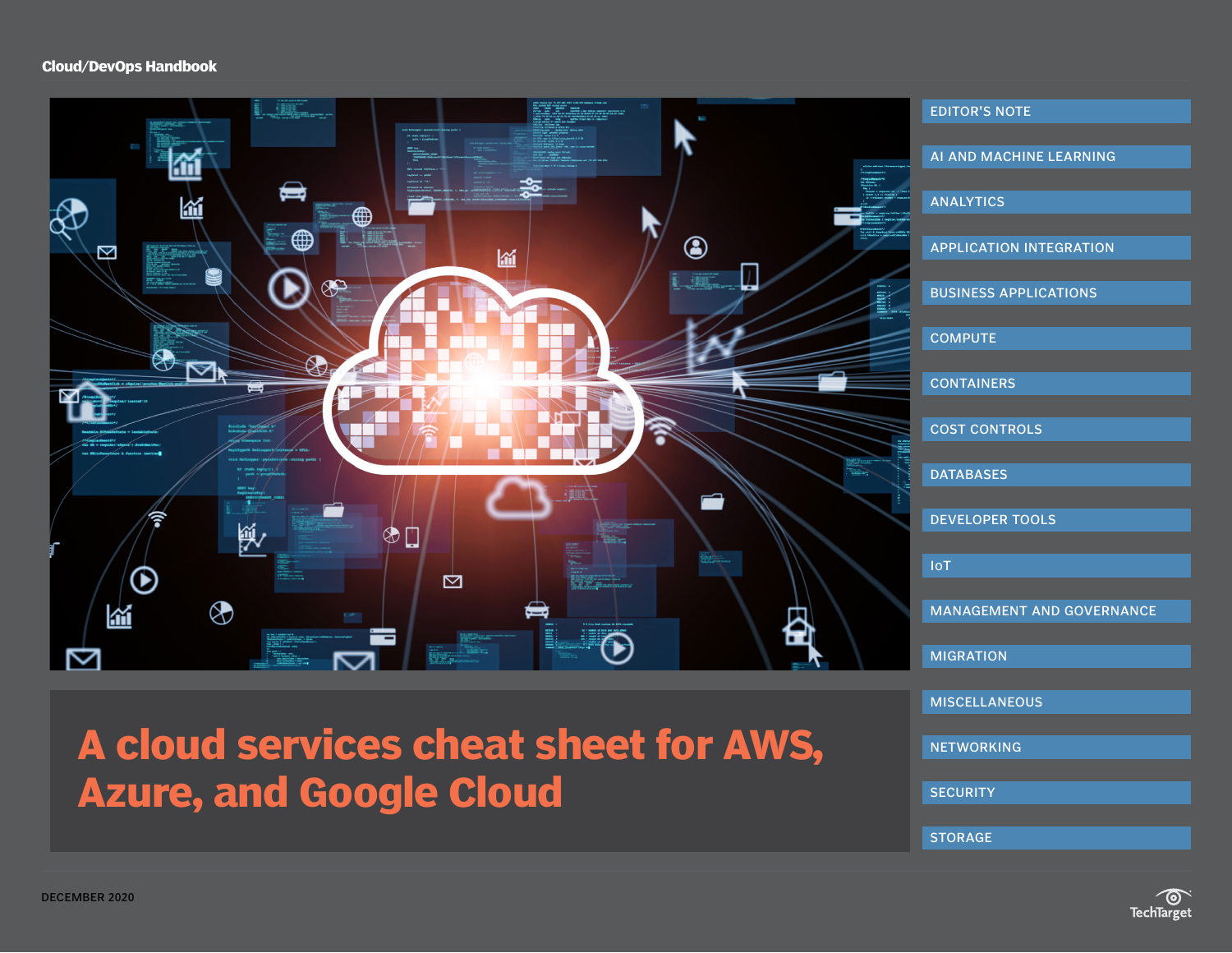#### EDITOR'S NOTE



<span id="page-1-0"></span>[HOME](#page-0-0)

EDITOR'S NOTE

[AI AND MACHINE](#page-2-0)  [LEARNING](#page-2-0)

[ANALYTICS](#page-3-0)

[APPLICATION](#page-4-0)  [INTEGRATION](#page-4-0)

**BUSINESS** [APPLICATIONS](#page-5-0)

**[COMPUTE](#page-5-0)** 

**[CONTAINERS](#page-6-0)** 

[COST CONTROLS](#page-7-0)

**[DATABASES](#page-7-0)** 

[DEVELOPER TOOLS](#page-8-0)

[IoT](#page-9-0)

[MANAGEMENT](#page-9-0)  [AND GOVERNANCE](#page-9-0)

[MIGRATION](#page-10-0)

[MISCELLANEOUS](#page-11-0)

[NETWORKING](#page-12-0)

**[SECURITY](#page-13-0)** 

[STORAGE](#page-15-0)

# **A cloud services cheat sheet for AWS, Azure and Google Cloud**

—TREVOR JONES, SITE EDITOR

**AWS, MICROSOFT AND GOOGLE** each offer well over 100 cloud services. It's hard enough keeping tabs on what one cloud offers, so good luck trying to get a handle on the products from the three major providers.

Even trying to compare what's available in each cloud can quickly get convoluted, since naming conventions vary by vendor and service. For example, you can be forgiven for not knowing AWS Fargate, Microsoft Azure Container Instances and Google Cloud Run all essentially serve the same purpose.

So, if you ever feel at a loss for what's what, hopefully this cloud services cheat sheet will help. Consider it a guide for cloud directories—a quick reference sheet for what each vendor calls the same service.

However, you can also use this as a starting point. You'll need to do your homework to get a more nuanced understanding of what distinguishes the offerings from one another. Follow some of the links throughout this piece and take that next step in dissecting these offerings.

That's because not all services are equal—each has its own set of features and capabilities, and the functionality might vary widely across platforms. And just because a provider doesn't have a designated service in one of these categories, that doesn't mean it's impossible to achieve the same objective. For example, Google Cloud doesn't offer an explicit disaster recovery service, but it's certainly capable of supporting DR.

Here is our cloud services cheat sheet of the services available on AWS, Google Cloud and Azure. The list is broken down by category to help you start your cross-cloud analysis.  $\blacksquare$ 

*Editor's note: Cloud services are constantly evolving. All information in this cheat sheet is up to date as of publication. We will periodically update the list to reflect the ongoing changes across all three platforms.*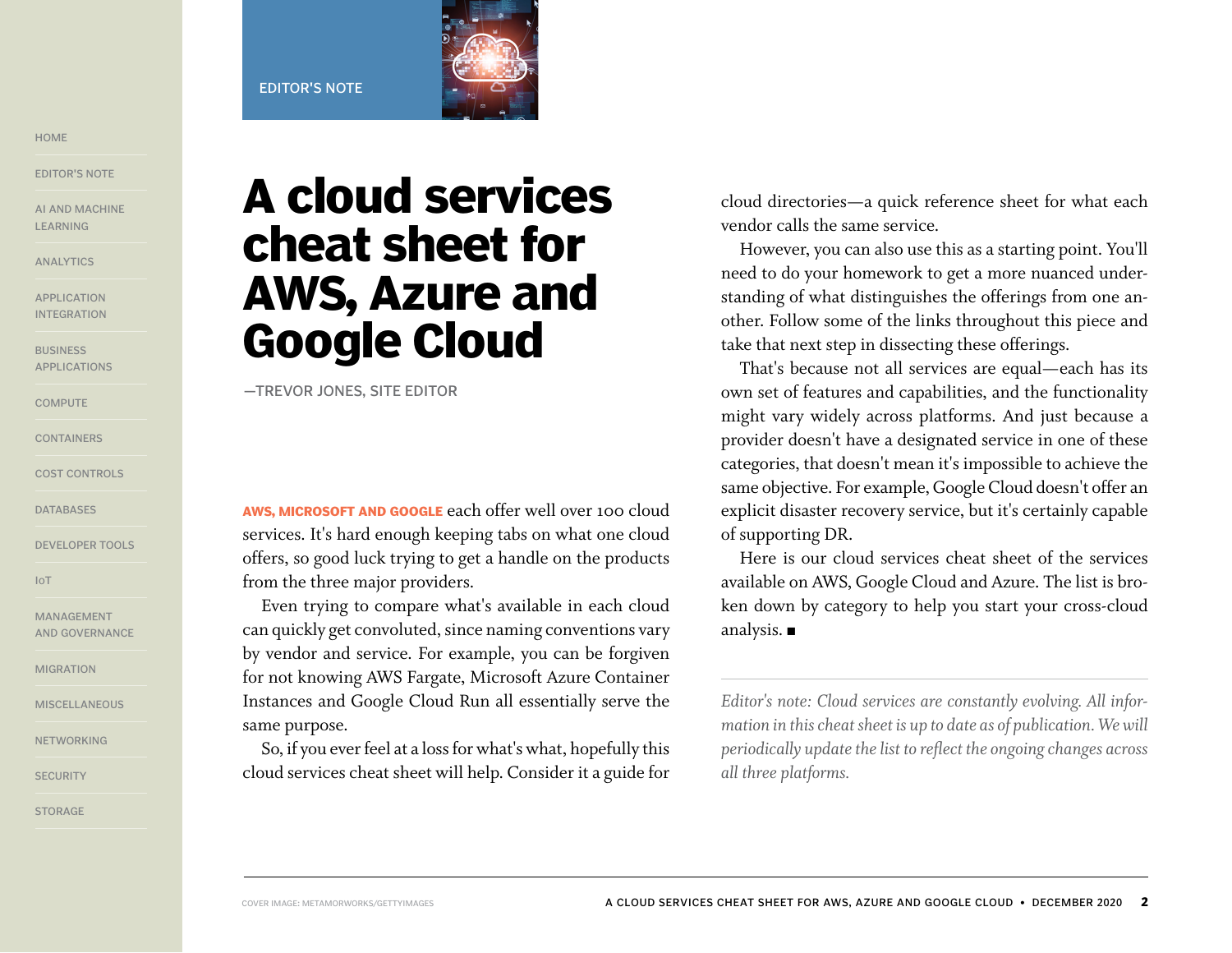# **AI and machine learning**

|                                                             |                                                       | <b>AWS</b>                                       | <b>AZURE</b>                                                                       | <b>GOOGLE CLOUD</b>                    |
|-------------------------------------------------------------|-------------------------------------------------------|--------------------------------------------------|------------------------------------------------------------------------------------|----------------------------------------|
| <b>EDITOR'S NOTE</b>                                        | <b>AI containers</b>                                  | <b>AWS Deep Learning Containers</b>              | <b>GPU support on AKS</b>                                                          | Deep Learning Containers               |
| AI AND MACHINE<br><b>LEARNING</b>                           | AI machine images                                     | AWS Deep Learning AMIs                           | Data Science Virtual Machines                                                      | Deep Learning VM Image                 |
| <b>ANALYTICS</b>                                            | <b>Chat bots builder</b>                              | Amazon Lex                                       | Azure Bot Service, QnA Maker                                                       | Dialogflow                             |
|                                                             | Data labeling                                         | Amazon SageMaker Ground Truth                    | Azure Machine Learning data labeling                                               | Cloud Data Labeling                    |
| <b>APPLICATION</b><br><b>INTEGRATION</b><br><b>BUSINESS</b> | <b>Document extraction,</b><br>image content analysis | <b>Amazon Textract</b>                           | Azure Form Recognizer, Ink<br>Recognizer, Computer Vision,<br><b>Custom Vision</b> | <b>Vision API</b>                      |
| <b>APPLICATIONS</b><br><b>COMPUTE</b>                       | Image and video<br>recognition, indexing              | Amazon Rekognition                               | Azure Face, Video Indexer                                                          | Video AI                               |
| <b>CONTAINERS</b>                                           | Inference accelerator                                 | Amazon Elastic Inference                         | <b>GPUs on AKS</b>                                                                 | Cloud TPU, Edge TPU                    |
| <b>COST CONTROLS</b>                                        | Language recognition,<br>sentiment analysis           | Amazon Comprehend                                | Language Understanding, Text<br>Analytics                                          | Natural Language                       |
| <b>DATABASES</b>                                            | <b>Language translation</b>                           | Amazon Translate                                 | Speech Translation, Translator                                                     | Translation                            |
| <b>DEVELOPER TOOLS</b><br>IoT                               | <b>Machine learning</b><br>hardware                   | AWS Inferentia, AWS Trainium<br>(preview*)       | <b>FPGA</b>                                                                        | Cloud TPU                              |
| <b>MANAGEMENT</b><br><b>AND GOVERNANCE</b>                  | <b>Managed machine</b><br>learning platform           | Amazon SageMaker                                 | Azure Machine Learning                                                             | <b>Cloud AutoML</b>                    |
| <b>MIGRATION</b>                                            | <b>Online fraud detection</b>                         | <b>Amazon Fraud Detector</b>                     | N/A                                                                                | reCAPTCHA Enterprise                   |
| <b>MISCELLANEOUS</b>                                        | <b>Prediction review</b><br>and moderation            | Amazon Augmented AI, Amazon<br>SageMaker Clarify | <b>Azure Content Moderator</b>                                                     | N/A                                    |
| <b>NETWORKING</b>                                           | <b>Recommendation</b><br>integration                  | <b>Amazon Personalize</b>                        | Personalizer                                                                       | <b>Recommendations AI</b><br>(preview) |
| <b>SECURITY</b>                                             | <b>Speech recognition</b>                             | <b>Amazon Transcribe</b>                         | Speaker Recognition, Speech to Text                                                | Cloud Speech-to-Text API               |
| <b>STORAGE</b>                                              |                                                       |                                                  |                                                                                    |                                        |

<span id="page-2-0"></span>[HOME](#page-0-0)

A CLOUD SERVICES CHEAT SHEET FOR AWS, AZURE AND GOOGLE CLOUD • DECEMBER 2020 **3**

*CONTINUED*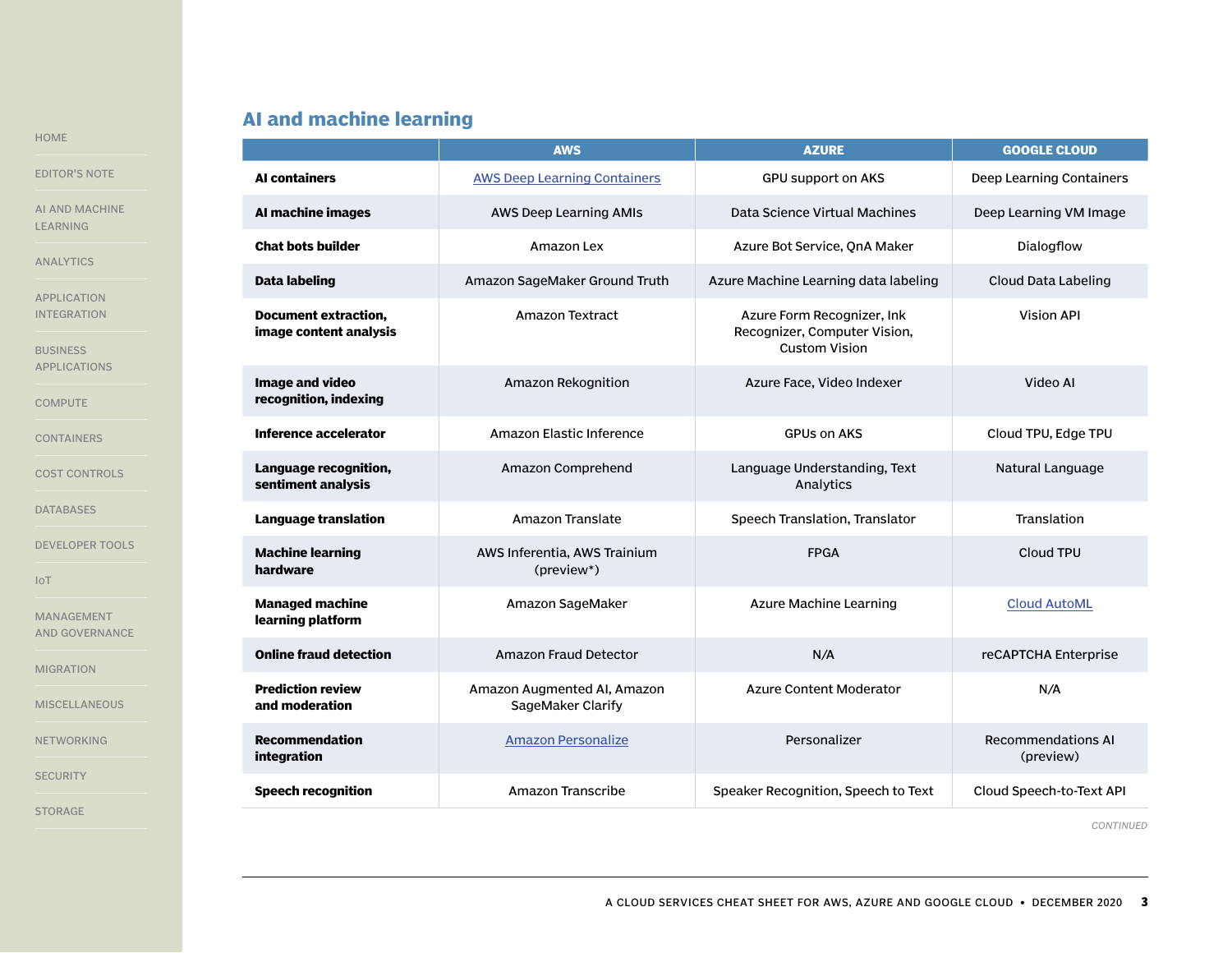# **AI and machine learning**

|                                            | <b>AWS</b>          | <b>AZURE</b>    | <b>GOOGLE CLOUD</b>      |
|--------------------------------------------|---------------------|-----------------|--------------------------|
| Text-to-speech                             | Amazon Polly        | Text to Speech  | Cloud Text-to-Speech API |
| <b>Time-series forecasting</b>             | Amazon Forecast     | N/A             | N/A                      |
| Vision/speech modeling<br>packaged devices | <b>AWS DeepLens</b> | Azure Kinect DK | N/A                      |

\*AWS, GOOGLE AND MICROSOFT USE DIFFERENT TERMINOLOGY TO DESCRIBE SERVICES THAT ARE IN PREVIEW, BETA OR ALPHA. FOR THE PURPOSES OF THIS PIECE, ANY SERVICE THAT IS NOT GENERALLY AVAILABLE IS LISTED AS BEING IN PREVIEW.

### **Analytics**

|                            | <b>AWS</b>                                                                   | <b>AZURE</b>                                    | <b>GOOGLE CLOUD</b>                                     |
|----------------------------|------------------------------------------------------------------------------|-------------------------------------------------|---------------------------------------------------------|
| Big data processing        | <b>Amazon EMR</b>                                                            | <b>Azure Databricks, Azure HDInsight</b>        | Dataproc                                                |
| <b>Business analytics</b>  | Amazon QuickSight                                                            | Power BI Embedded                               | Looker,<br>Google Data Studio                           |
| Data lake creation         | Amazon HealthLake (preview),<br><b>AWS Lake Formation</b>                    | Azure Data Lake Storage                         | Cloud Storage                                           |
| Data sharing               | AWS Data Exchange, AWS Lake<br>Formation                                     | Azure Data Share                                | Cloud Dataprep<br>(partnership with Trifacta)           |
| Data warehousing           | Amazon Redshift                                                              | Azure Synapse Analytics                         | <b>BigQuery</b>                                         |
| <b>ETL</b>                 | AWS Glue, Amazon Kinesis Data<br>Firehose, Amazon SageMaker Data<br>Wrangler | Azure Data Factory                              | Cloud Data Fusion.<br>Dataflow, Dataproc                |
| <b>Hosted Hadoop/Spark</b> | Amazon FMR                                                                   | Azure HDInsight                                 | Dataproc                                                |
| <b>Managed search</b>      | Amazon CloudSearch, Amazon<br>Elasticsearch Service, Amazon Kendra           | Azure Cognitive Search, Bing Search<br>services | Cloud Search                                            |
| <b>Managed Kafka</b>       | Amazon Managed Streaming<br>for Apache Kafka                                 | Azure Event Hubs for Apache Kafka               | N/A (available through a<br>partnership with Confluent) |

*CONTINUED*

A CLOUD SERVICES CHEAT SHEET FOR AWS, AZURE AND GOOGLE CLOUD • DECEMBER 2020 **4**

<span id="page-3-0"></span>[HOME](#page-0-0)

[EDITOR'S NOTE](#page-1-0)

[AI AND MACHINE](#page-2-0)  [LEARNING](#page-2-0)

ANALYTICS

[APPLICATION](#page-4-0)  [INTEGRATION](#page-4-0)

**BUSINESS** [APPLICATIONS](#page-5-0)

**[COMPUTE](#page-5-0)** 

[CONTAINERS](#page-6-0)

[COST CONTROLS](#page-7-0)

[DATABASES](#page-7-0)

[DEVELOPER TOOLS](#page-8-0)

[IoT](#page-9-0)

[MANAGEMENT](#page-9-0)  [AND GOVERNANCE](#page-9-0)

[MIGRATION](#page-10-0)

**[MISCELLANEOUS](#page-11-0)** 

[NETWORKING](#page-12-0)

**[SECURITY](#page-13-0)**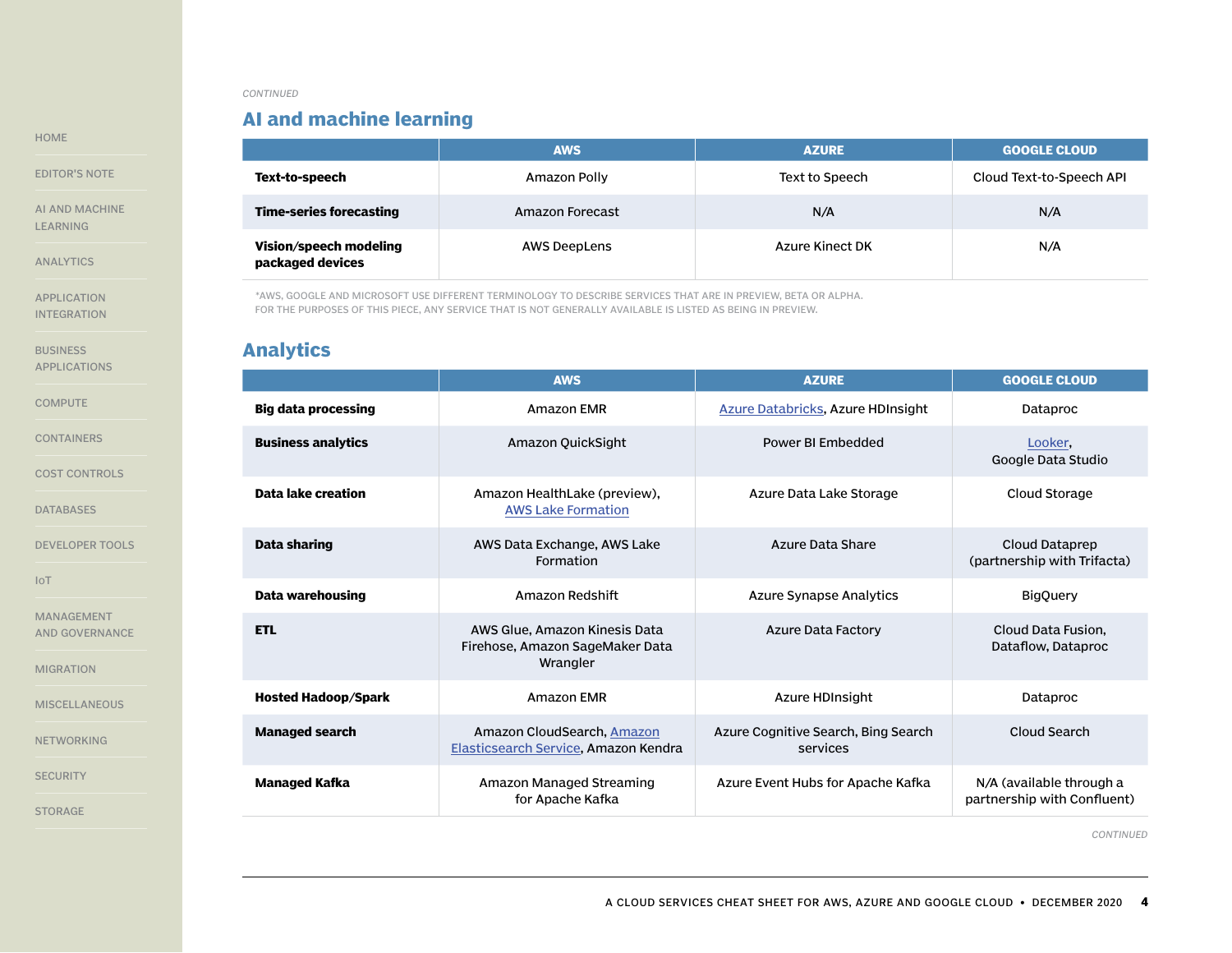### **Analytics**

<span id="page-4-0"></span>[HOME](#page-0-0)

[EDITOR'S NOTE](#page-1-0)

[AI AND MACHINE](#page-2-0)  [LEARNING](#page-2-0)

[ANALYTICS](#page-3-0)

APPLICATION INTEGRATION

**BUSINESS** [APPLICATIONS](#page-5-0)

**[COMPUTE](#page-5-0)** 

[CONTAINERS](#page-6-0)

[COST CONTROLS](#page-7-0)

[DATABASES](#page-7-0)

[DEVELOPER TOOLS](#page-8-0)

[IoT](#page-9-0)

[MANAGEMENT](#page-9-0)  [AND GOVERNANCE](#page-9-0)

[MIGRATION](#page-10-0)

**[MISCELLANEOUS](#page-11-0)** 

[NETWORKING](#page-12-0)

**[SECURITY](#page-13-0)** 

[STORAGE](#page-15-0)

|                                    | <b>AWS</b>                                                                                                | <b>AZURE</b>                                                                                                                              | <b>GOOGLE CLOUD</b> |
|------------------------------------|-----------------------------------------------------------------------------------------------------------|-------------------------------------------------------------------------------------------------------------------------------------------|---------------------|
| Real-time data streaming           | Amazon Kinesis Data Analytics,<br>Amazon Kinesis Data Streams                                             | <b>Azure Stream Analytics</b>                                                                                                             | Dataflow, Pub/Sub   |
| Query service, data<br>exploration | Amazon Athena, Amazon<br>Elasticsearch Service, Amazon<br><b>Managed Service</b><br>for Grafana (preview) | SOL Server ML Services, Big Data<br>Clusters (Spark), Data Lake Analytics,<br><b>SOL Server Analysis Services,</b><br>Azure Data Explorer | <b>BigOuery</b>     |

# **Application integration**

|                                           | <b>AWS</b>                                                                          | <b>AZURE</b>                        | <b>GOOGLE CLOUD</b>                               |
|-------------------------------------------|-------------------------------------------------------------------------------------|-------------------------------------|---------------------------------------------------|
| <b>API development and</b><br>management  | Amazon API Gateway, AWS AppSync                                                     | Azure API Apps                      | API Gateway (preview),<br>Apigee, Cloud Endpoints |
| Distributed app<br>coordination           | Amazon Simple Workflow Service,<br><b>AWS Step Functions</b>                        | Logic Apps                          | Cloud Tasks                                       |
| Event routing, third-party<br>integration | Amazon AppFlow, Amazon<br>EventBridge, Amazon Simple<br><b>Notification Service</b> | Event Grid                          | Pub/Sub                                           |
| <b>Messaging</b>                          | Amazon MQ, Amazon Simple Queue<br><b>Service</b>                                    | Queue Storage, Service Bus          | Pub/Sub                                           |
| <b>Service discovery</b>                  | AWS Cloud Map                                                                       | N/A                                 | N/A                                               |
| <b>Service mesh</b>                       | AWS App Mesh                                                                        | Azure Service Fabric Mesh (preview) | <b>Anthos Service Mesh</b>                        |
| <b>Workflow orchestration</b>             | AWS Data Pipeline                                                                   | Logic Apps                          | <b>Cloud Composer</b>                             |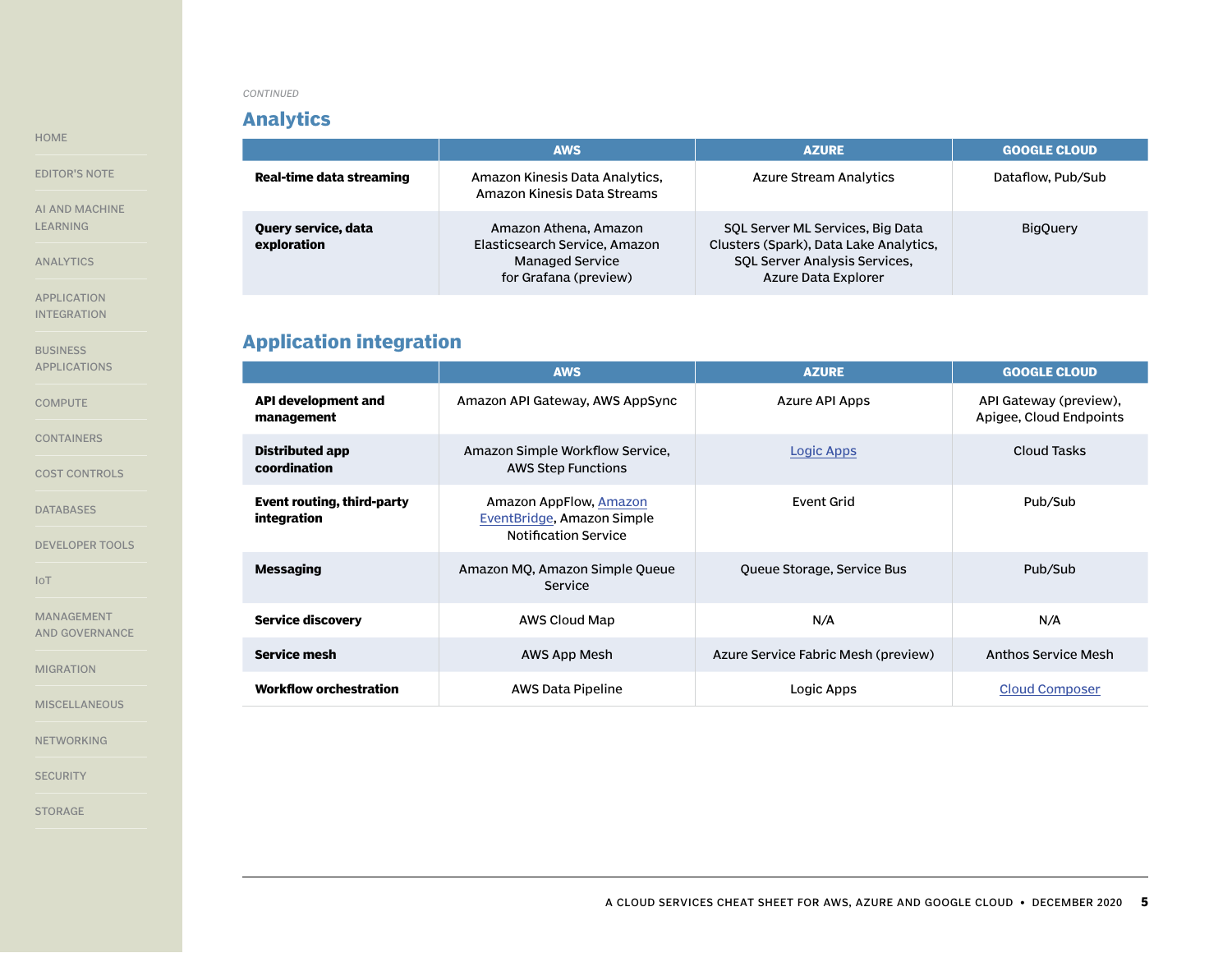# **Business applications\*\***

| <b>Collaboration t</b>         |
|--------------------------------|
| <b>Document sha</b><br>storage |
| <b>Email and cale</b>          |
| Low-code/no-c                  |
| <br>.                          |

**BUSINESS** APPLICATIONS

**COMPUTE** 

**[CONTAINERS](#page-6-0)** 

[COST CONTROLS](#page-7-0)

[DATABASES](#page-7-0)

[DEVELOPER TOOLS](#page-8-0)

[IoT](#page-9-0)

[MANAGEMENT](#page-9-0)  [AND GOVERNANCE](#page-9-0)

[MIGRATION](#page-10-0)

**[MISCELLANEOUS](#page-11-0)** 

[NETWORKING](#page-12-0)

**[SECURITY](#page-13-0)** 

[STORAGE](#page-15-0)

|                                 | <b>AWS</b>                 | <b>AZURE</b>                                     | <b>GOOGLE CLOUD</b> |
|---------------------------------|----------------------------|--------------------------------------------------|---------------------|
| <b>Collaboration tool suite</b> | N/A                        | Microsoft 365                                    | Google Workspace    |
| Document sharing and<br>storage | Amazon WorkDocs            | Microsoft Word                                   | <b>Google Docs</b>  |
| <b>Email and calendar</b>       | Amazon WorkMail            | Outlook                                          | Gmail               |
| Low-code/no-code                | Amazon Honeycode (preview) | Microsoft PowerApps, Project Bonsai<br>(preview) | AppSheet            |
| <b>Video calls and chat</b>     | Amazon Chime               | <b>Microsoft Teams</b>                           | Google Meet         |
| <b>Voice assistant</b>          | <b>Alexa for Business</b>  | Cortana                                          | Google Assistant    |

\*\*SEVERAL GOOGLE AND MICROSOFT SERVICES IN THIS SECTION ARE NOT EXPLICITLY AVAILABLE THROUGH GOOGLE CLOUD PLATFORM AND MICROSOFT AZURE, RESPECTIVELY. THEY ARE PART OF EACH VENDOR'S BROADER CLOUD PORTFOLIO.

### **Compute**

|                                                            | <b>AWS</b>                 | <b>AZURE</b>                                         | <b>GOOGLE CLOUD</b>                |
|------------------------------------------------------------|----------------------------|------------------------------------------------------|------------------------------------|
| <b>Autoscaling</b>                                         | AWS EC2 Auto Scaling       | Azure Autoscale, Azure virtual<br>machine scale sets | Managed instance groups<br>(MIGs)  |
| <b>Batch scheduling,</b><br>executing and processing       | AWS Batch                  | Azure Batch                                          | Batch on GKE (preview)             |
| <b>Functions as a service</b>                              | AWS Lambda                 | <b>Azure Functions</b>                               | Cloud Functions                    |
| 5G-based infrastructure                                    | AWS Wavelength             | Azure Edge Zones                                     | Global Mobile Edge Cloud<br>(GMEC) |
| <b>High performance</b><br>computing cluster<br>management | <b>AWS ParallelCluster</b> | <b>Azure CycleCloud</b>                              | N/A                                |
| <b>Isolated servers</b>                                    | Dedicated Instances        | <b>Azure Dedicated Host</b>                          | Sole-tenant Nodes,<br>Shielded VMs |

*CONTINUED*

<span id="page-5-0"></span>[HOME](#page-0-0)

[EDITOR'S NOTE](#page-1-0)

[AI AND MACHINE](#page-2-0)  [LEARNING](#page-2-0)

[ANALYTICS](#page-3-0)

[APPLICATION](#page-4-0)  [INTEGRATION](#page-4-0)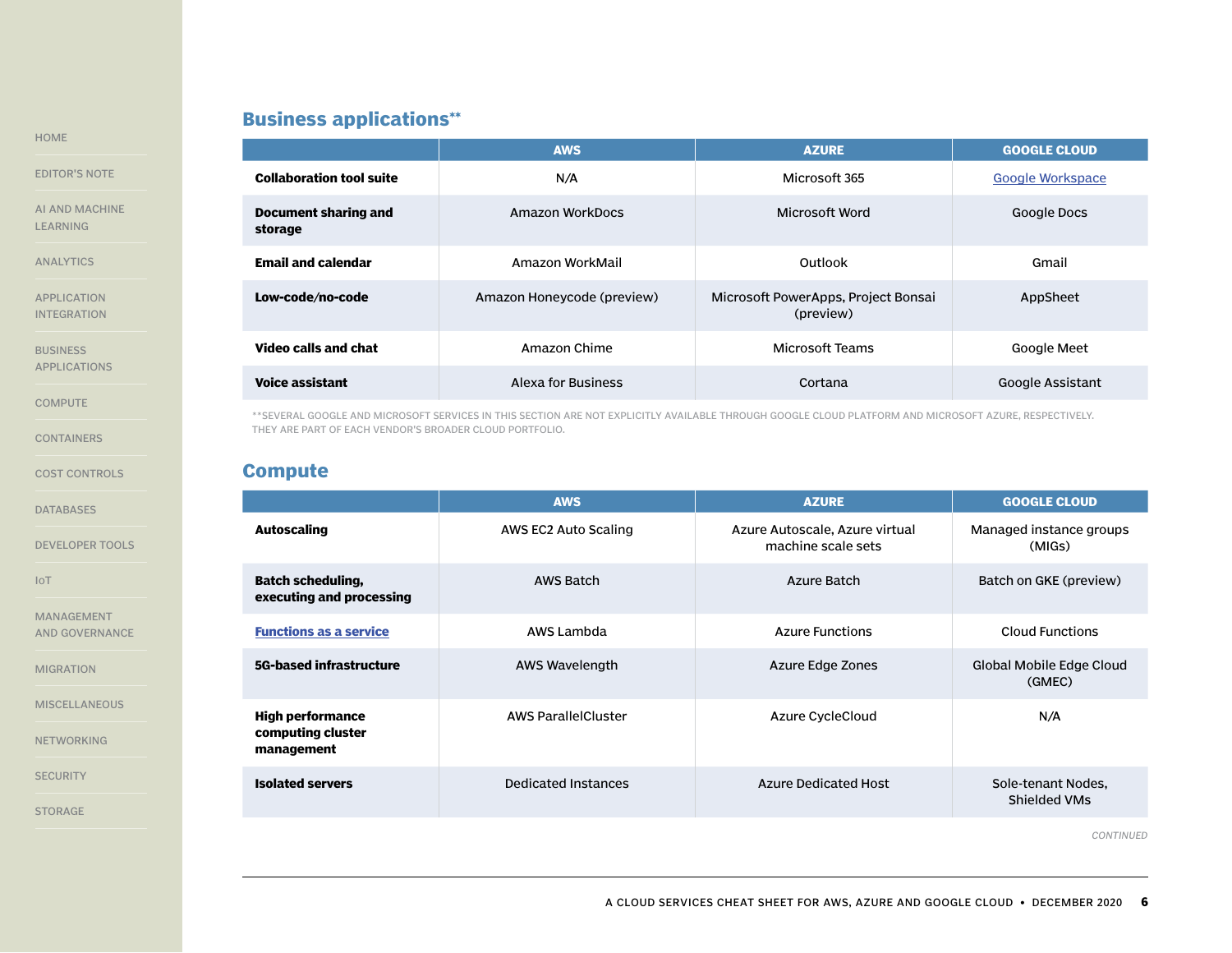### **Compute**

|                           | <b>AWS</b>                    | <b>AZURE</b>                                                                         | <b>GOOGLE CLOUD</b>  |
|---------------------------|-------------------------------|--------------------------------------------------------------------------------------|----------------------|
| PaaS                      | <b>AWS Elastic Beanstalk</b>  | App Service, Azure Cloud Services,<br>Azure Spring Cloud, Azure Red Hat<br>OpenShift | App Engine           |
| On-premises/edge devices  | AWS Outposts, AWS Snow Family | Azure Stack Hub, Azure Stack HCI<br>(preview), Azure Stack Edge                      | N/A                  |
| <b>Quantum computing</b>  | Amazon Braket                 | Azure Quantum (preview)                                                              | N/A                  |
| <b>Virtual machines</b>   | Amazon EC2                    | <b>Virtual Machines</b>                                                              | Compute Engine       |
| Virtual private server    | Amazon Lightsail              | N/A                                                                                  | N/A                  |
| <b>VMware integration</b> | <b>VMware Cloud on AWS</b>    | <b>Azure VMware Solution</b>                                                         | <b>VMware Engine</b> |

### **Containers**

|                                     | <b>AWS</b>                                                                            | <b>AZURE</b>                    | <b>GOOGLE CLOUD</b>                                       |
|-------------------------------------|---------------------------------------------------------------------------------------|---------------------------------|-----------------------------------------------------------|
| <b>Container registry</b>           | Amazon Elastic Container Registry<br>(ECR), ECR Public                                | Azure Container Registry        | Artifact Registry (preview),<br><b>Container Registry</b> |
| <b>Managed container</b><br>service | Amazon Flastic Container Service<br>(ECS), Amazon Elastic Kubernetes<br>Service (EKS) | Azure Kubernetes Service (AKS)  | <b>Google Kubernetes Engine</b><br>(GKE)                  |
| Serverless container<br>environment | AWS Fargate                                                                           | Azure Container Instances (ACI) | Cloud Run                                                 |

<span id="page-6-0"></span>[HOME](#page-0-0)

#### [EDITOR'S NOTE](#page-1-0)

[AI AND MACHINE](#page-2-0)  [LEARNING](#page-2-0)

[ANALYTICS](#page-3-0)

[APPLICATION](#page-4-0)  [INTEGRATION](#page-4-0)

**BUSINESS** [APPLICATIONS](#page-5-0)

**[COMPUTE](#page-5-0)** 

CONTAINERS

[COST CONTROLS](#page-7-0)

[DATABASES](#page-7-0)

[DEVELOPER TOOLS](#page-8-0)

[IoT](#page-9-0)

[MANAGEMENT](#page-9-0)  [AND GOVERNANCE](#page-9-0)

[MIGRATION](#page-10-0)

**[MISCELLANEOUS](#page-11-0)** 

[NETWORKING](#page-12-0)

**[SECURITY](#page-13-0)**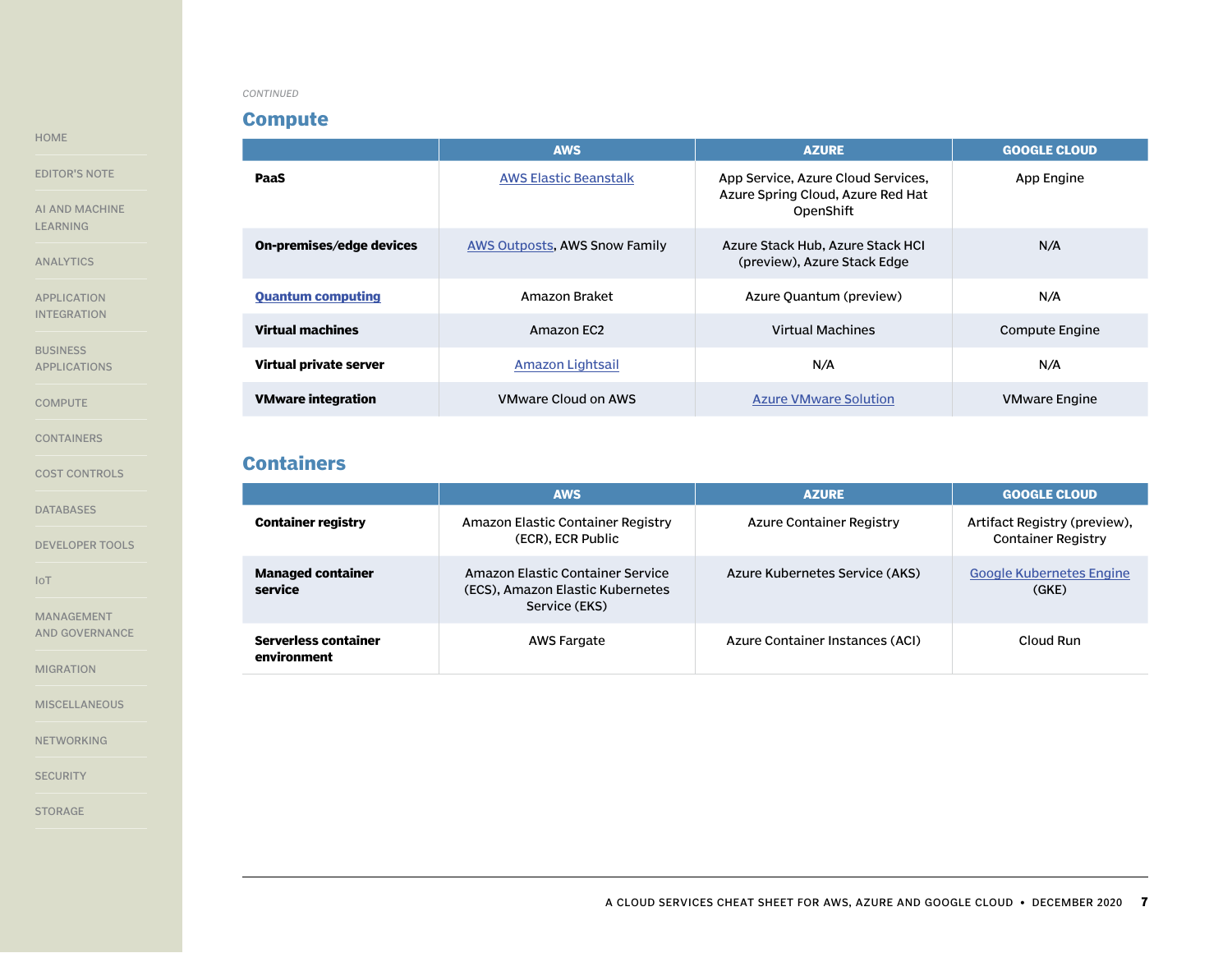# **Cost controls**

<span id="page-7-0"></span>[HOME](#page-0-0)

[EDITOR'S NOTE](#page-1-0)

[AI AND MACHINE](#page-2-0)  [LEARNING](#page-2-0)

[ANALYTICS](#page-3-0)

[APPLICATION](#page-4-0)  [INTEGRATION](#page-4-0)

**BUSINESS** [APPLICATIONS](#page-5-0)

**[COMPUTE](#page-5-0)** 

[CONTAINERS](#page-6-0)

COST CONTROLS

DATABASES

[DEVELOPER TOOLS](#page-8-0)

[IoT](#page-9-0)

[MANAGEMENT](#page-9-0)  [AND GOVERNANCE](#page-9-0)

[MIGRATION](#page-10-0)

**[MISCELLANEOUS](#page-11-0)** 

[NETWORKING](#page-12-0)

**[SECURITY](#page-13-0)** 

[STORAGE](#page-15-0)

|                                                  | <b>AWS</b>                                                                                                                    | <b>AZURE</b>                                    | <b>GOOGLE CLOUD</b>                                            |
|--------------------------------------------------|-------------------------------------------------------------------------------------------------------------------------------|-------------------------------------------------|----------------------------------------------------------------|
| <b>Long-term commitment</b><br>discount programs | <b>EC2 Reserved Instances.</b><br><b>Savings Plans</b>                                                                        | Reservations, Azure Hybrid Benefit              | Committed use discounts.<br>sustained use discounts            |
| Low-cost, interruptible<br><b>VMs</b>            | EC2 Spot                                                                                                                      | Azure Spot Virtual Machines                     | Preemptible Virtual<br>Machines                                |
| <b>Optimization tools</b>                        | Amazon CodeGuru, Amazon DevOps<br>Guru (preview), AWS Compute<br>Optimizer, AWS Trusted Advisor,<br>AWS Well-Architected Tool | Azure Advisor, Azure Well-Architected<br>Review | Recommender, Network<br>Intelligence Center,<br>Cloud Profiler |
| Spending tracker and<br>analysis                 | AWS Budgets, AWS Cost Anomaly<br>Detection, AWS Cost Explorer,<br>AWS Cost and Usage Report                                   | Azure Cost Management and Billing               | Cost Management                                                |

### **Databases**

|                             | <b>AWS</b>                                                             | <b>AZURE</b>                                                                                                         | <b>GOOGLE CLOUD</b>                            |
|-----------------------------|------------------------------------------------------------------------|----------------------------------------------------------------------------------------------------------------------|------------------------------------------------|
| <b>Blockchain</b>           | Amazon Managed Blockchain,<br>Amazon Quantum Ledger Database<br>(OLDB) | Azure Blockchain Service (preview),<br>Azure Blockchain Tokens (preview),<br>Azure Blockchain Workbench<br>(preview) | N/A                                            |
| In-memory caching           | Amazon ElastiCache (Memcached,<br>Redis)                               | Azure Cache for Redis                                                                                                | Cloud Memorystore                              |
| <b>NoSOL: Column-family</b> | Amazon Keyspaces (for Apache<br>Cassandra)                             | <b>Azure Cosmos DB</b>                                                                                               | Cloud Bigtable                                 |
| <b>NoSOL: Document</b>      | Amazon Document DB (with MongoDB<br>compatibility), Amazon DynamoDB    | Azure Cosmos DB                                                                                                      | Cloud Firestore, Firebase<br>Realtime Database |
| <b>NoSOL: Graph</b>         | Amazon Neptune                                                         | Azure Cosmos DB Gremlin API                                                                                          | N/A                                            |
| <b>NoSOL: Key-value</b>     | Amazon DynamoDB,<br>Amazon Keyspaces                                   | Azure Cosmos DB, Table storage                                                                                       | Cloud Bigtable, Firestore                      |

*CONTINUED*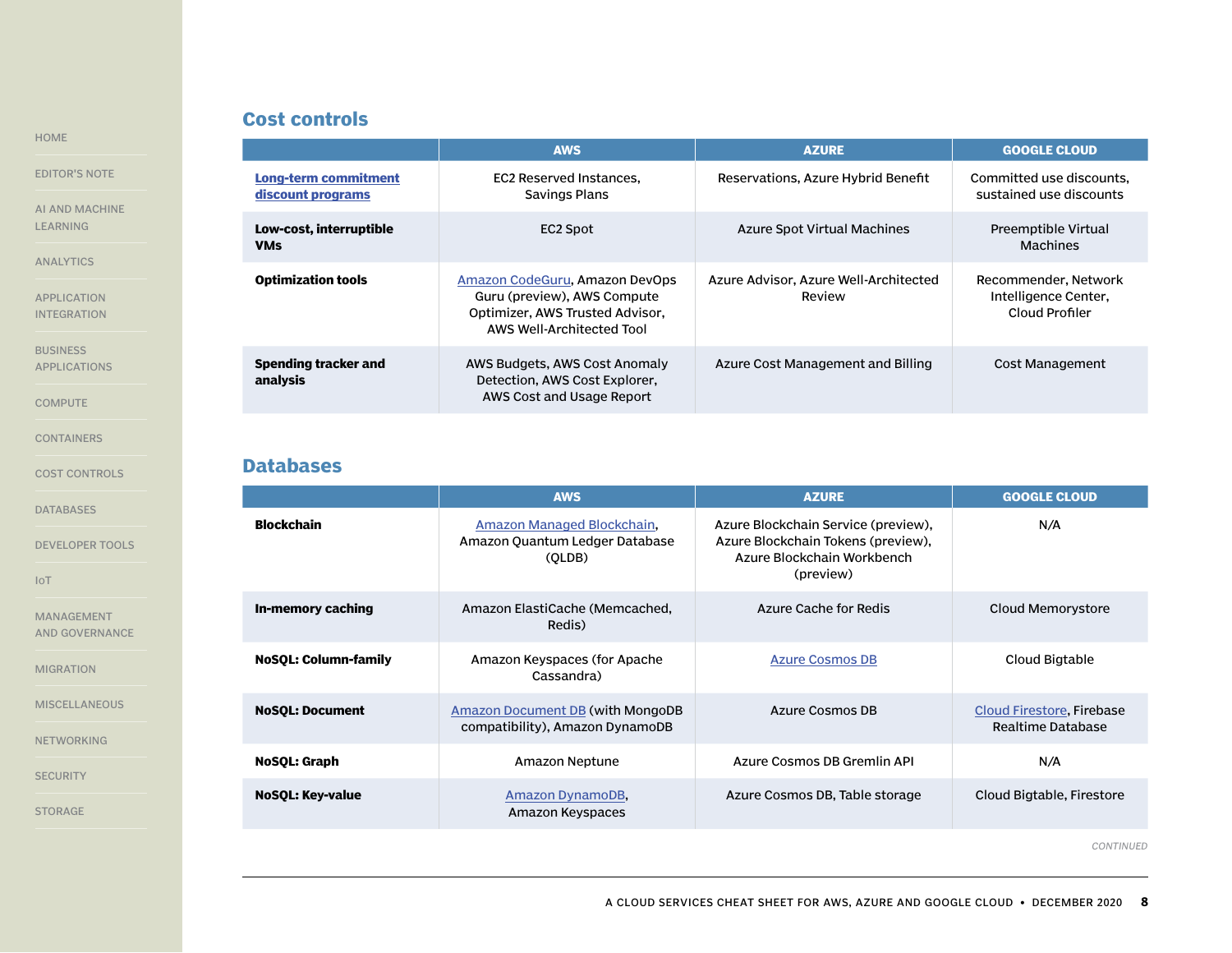### **Databases**

|                                          | <b>AWS</b>                                                                                             | <b>AZURE</b>                                                                                    | <b>GOOGLE CLOUD</b>                                            |
|------------------------------------------|--------------------------------------------------------------------------------------------------------|-------------------------------------------------------------------------------------------------|----------------------------------------------------------------|
| Relational database<br>management system | Amazon Aurora, Amazon RDS (MySOL,<br>PostgreSOL, Oracle, SOL Server,<br>MariaDB), Amazon RDS on VMware | Azure Database (MySQL, MariaDB,<br>PostgreSOL), Azure SOL (Database,<br>Edge, Managed Instance) | Cloud SOL (MySOL,<br>PostgreSOL, SOL Server),<br>Cloud Spanner |
| Time-series database                     | Amazon Timestream                                                                                      | Azure Time Series Insights                                                                      | Cloud Bigtable                                                 |

# **Developer tools**

|                                                                        | <b>AWS</b>                                                       | <b>AZURE</b>                                                                                                      | <b>GOOGLE CLOUD</b>                                        |
|------------------------------------------------------------------------|------------------------------------------------------------------|-------------------------------------------------------------------------------------------------------------------|------------------------------------------------------------|
| <b>App configuration</b><br>parameter storage                          | <b>AWS AppConfig</b>                                             | App Configuration                                                                                                 | Cloud Storage                                              |
| <b>Artifact management</b>                                             | AWS CodeArtifact                                                 | Azure Artifacts, GitHub Packages                                                                                  | Artifact Registry (preview)                                |
| <b>Code debugging</b>                                                  | <b>AWS X-Ray</b>                                                 | <b>Visual Studio Code</b>                                                                                         | Cloud Debugger, Firebase<br>Crashlytics                    |
| CI/CD                                                                  | AWS CodeBuild, AWS CodeDeploy,<br>AWS CodePipeline, AWS CodeStar | <b>Azure DevOps, Azure Pipelines</b>                                                                              | Cloud Build, Tekton                                        |
| <b>Development kits</b>                                                | AWS Cloud Development Kit, Amazon<br>Corretto                    | <b>Azure SDKs</b>                                                                                                 | Cloud SDK                                                  |
| <b>IDEs and other tools</b><br>for interacting with<br>cloud resources | AWS Cloud9, AWS CLI,<br>AWS CloudShell, Amazon EMR Studio        | Azure CLI, Azure PowerShell, Azure<br>Cloud Shell, Visual Studio, Visual<br>Studio Code, Visual Studio Codespaces | Cloud Code, Tools for<br>zEclipse, Tools for<br>PowerShell |
| Lab environment                                                        | N/A                                                              | <b>Azure Lab Services</b>                                                                                         | N/A                                                        |
| Mobile and Web app<br>development                                      | <b>AWS Amplify</b>                                               | App Service, Mobile Apps, Xamarin<br>with Azure, Web Apps, Static Web<br>Apps (preview)                           | Google Firebase                                            |
| <b>Mobile and web</b><br>app testing                                   | <b>AWS Device Farm</b>                                           | Visual Studio App Center Test, Azure<br><b>Test Plans</b>                                                         | Google Firebase Test Lab                                   |
| <b>Private Git repository</b>                                          | AWS CodeCommit                                                   | <b>Azure Repos</b>                                                                                                | <b>Cloud Source Repositories</b>                           |

<span id="page-8-0"></span>[HOME](#page-0-0)

[AI AND MACHINE](#page-2-0)  [LEARNING](#page-2-0)

[ANALYTICS](#page-3-0)

[APPLICATION](#page-4-0)  [INTEGRATION](#page-4-0)

**BUSINESS** [APPLICATIONS](#page-5-0)

**[COMPUTE](#page-5-0)** 

[CONTAINERS](#page-6-0)

[COST CONTROLS](#page-7-0)

[DATABASES](#page-7-0)

DEVELOPER TOOLS

[IoT](#page-9-0)

[MANAGEMENT](#page-9-0)  [AND GOVERNANCE](#page-9-0)

[MIGRATION](#page-10-0)

**[MISCELLANEOUS](#page-11-0)** 

[NETWORKING](#page-12-0)

**[SECURITY](#page-13-0)**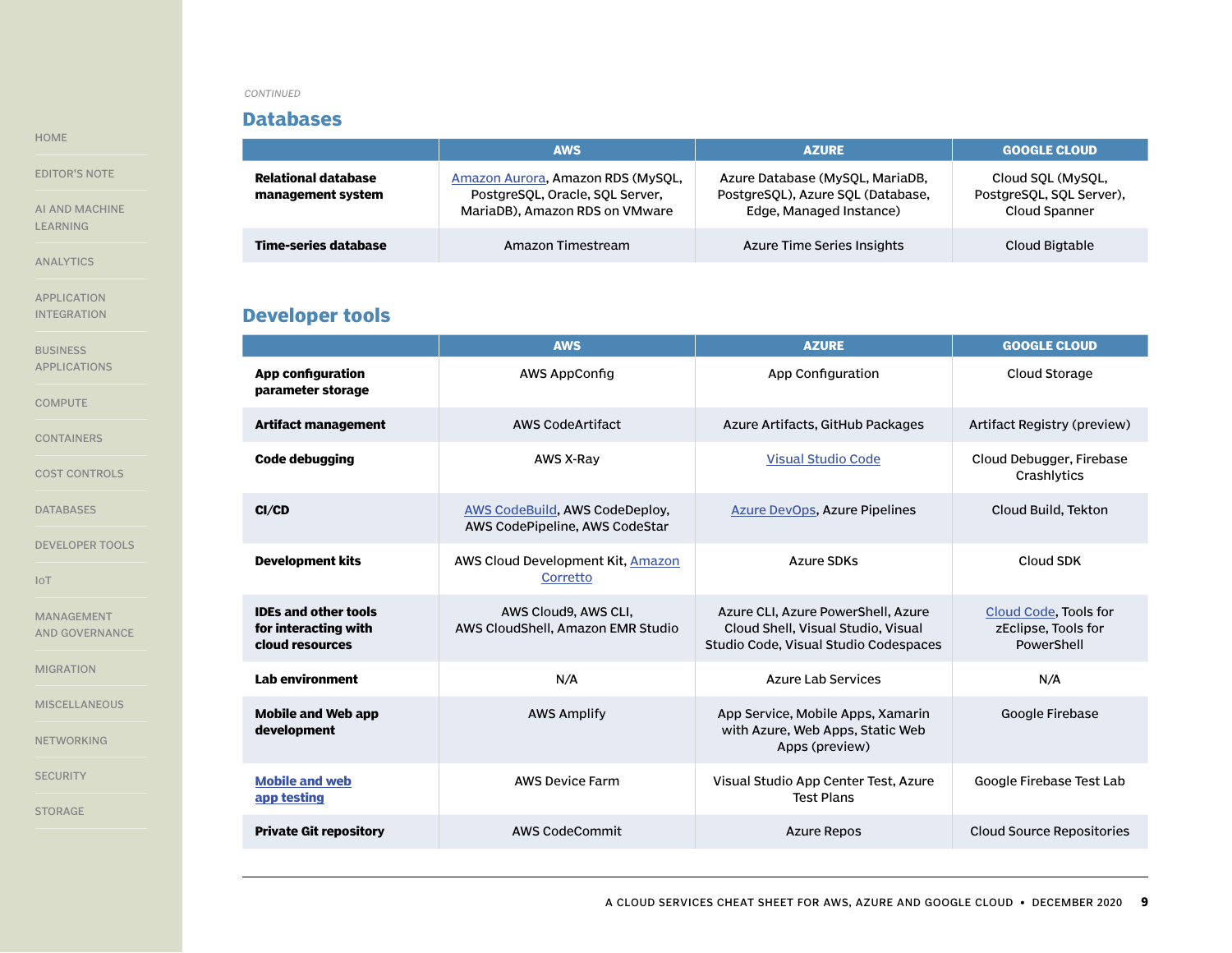# **IoT**

[EDITOR'S NOTE](#page-1-0)

<span id="page-9-0"></span>[HOME](#page-0-0)

[AI AND MACHINE](#page-2-0)  [LEARNING](#page-2-0)

[ANALYTICS](#page-3-0)

[APPLICATION](#page-4-0)  [INTEGRATION](#page-4-0)

**BUSINESS** [APPLICATIONS](#page-5-0)

**[COMPUTE](#page-5-0)** 

[CONTAINERS](#page-6-0)

[COST CONTROLS](#page-7-0)

[DATABASES](#page-7-0)

[DEVELOPER TOOLS](#page-8-0)

IoT

MANAGEMENT AND GOVERNANCE

[MIGRATION](#page-10-0)

**[MISCELLANEOUS](#page-11-0)** 

[NETWORKING](#page-12-0)

**[SECURITY](#page-13-0)** 

[STORAGE](#page-15-0)

|                                                                       | <b>AWS</b>                                                                                                                            | <b>AZURE</b>                                                              | <b>GOOGLE CLOUD</b> |
|-----------------------------------------------------------------------|---------------------------------------------------------------------------------------------------------------------------------------|---------------------------------------------------------------------------|---------------------|
| <b>Cloud-device connections,</b><br>data collection and<br>management | AWS IOT Analytics, AWS IOT Core,<br>AWS IOT Device Defender, AWS IOT<br>Device Management, AWS IoT Events,<br><b>AWS IOT SiteWise</b> | Azure IoT Central, Azure IoT Hub,<br>Azure Defender for IoT, Azure Sphere | Cloud IoT Core      |
| loT edge compute                                                      | AWS Greengrass                                                                                                                        | Azure IoT Edge                                                            | Edge TPU            |
| <b>Microcontroller OS</b>                                             | <b>FreeRTOS</b>                                                                                                                       | Azure RTOS                                                                | N/A                 |
| <b>Virtual modeling</b>                                               | AWS IoT Things Graph                                                                                                                  | Azure Digital Twins (preview)                                             | N/A                 |

# **Management and governance**

|                                               | <b>AWS</b>                                                       | <b>AZURE</b>                                              | <b>GOOGLE CLOUD</b>                                 |
|-----------------------------------------------|------------------------------------------------------------------|-----------------------------------------------------------|-----------------------------------------------------|
| <b>Automation</b>                             | <b>AWS CloudFormation, AWS Proton</b><br>(preview), AWS OpsWorks | Azure Resource Manager, Azure<br>Automation               | <b>Cloud Deployment</b><br>Manager, Cloud Scheduler |
| <b>Anomaly detection</b>                      | CloudWatch Anomaly Detection                                     | <b>Anomaly Detector</b>                                   | Anomaly Detection                                   |
| <b>Application portfolio</b><br>governance    | AWS Service Catalog                                              | Azure Managed Applications, Azure<br>Blueprints (preview) | Private Catalog                                     |
| <b>Automated Windows Server</b><br>management | N/A                                                              | Azure Automanage (preview)                                | N/A                                                 |
| <b>Configuration management</b>               | <b>AWS Config</b>                                                | Azure App Configuration                                   | Cloud Asset Inventory                               |
| <b>Health dashboard</b>                       | Personal Health Dashboard                                        | Resource Health, Azure Service Health                     | Cloud Monitoring                                    |
| <b>Hybrid and multi-cloud</b><br>management   | Amazon EKS Anywhere (preview),<br>Amazon ECS Anywhere (preview)  | Azure Arc                                                 | Google Anthos                                       |
| License management                            | AWS License Manager                                              | N/A                                                       | N/A                                                 |

*CONTINUED*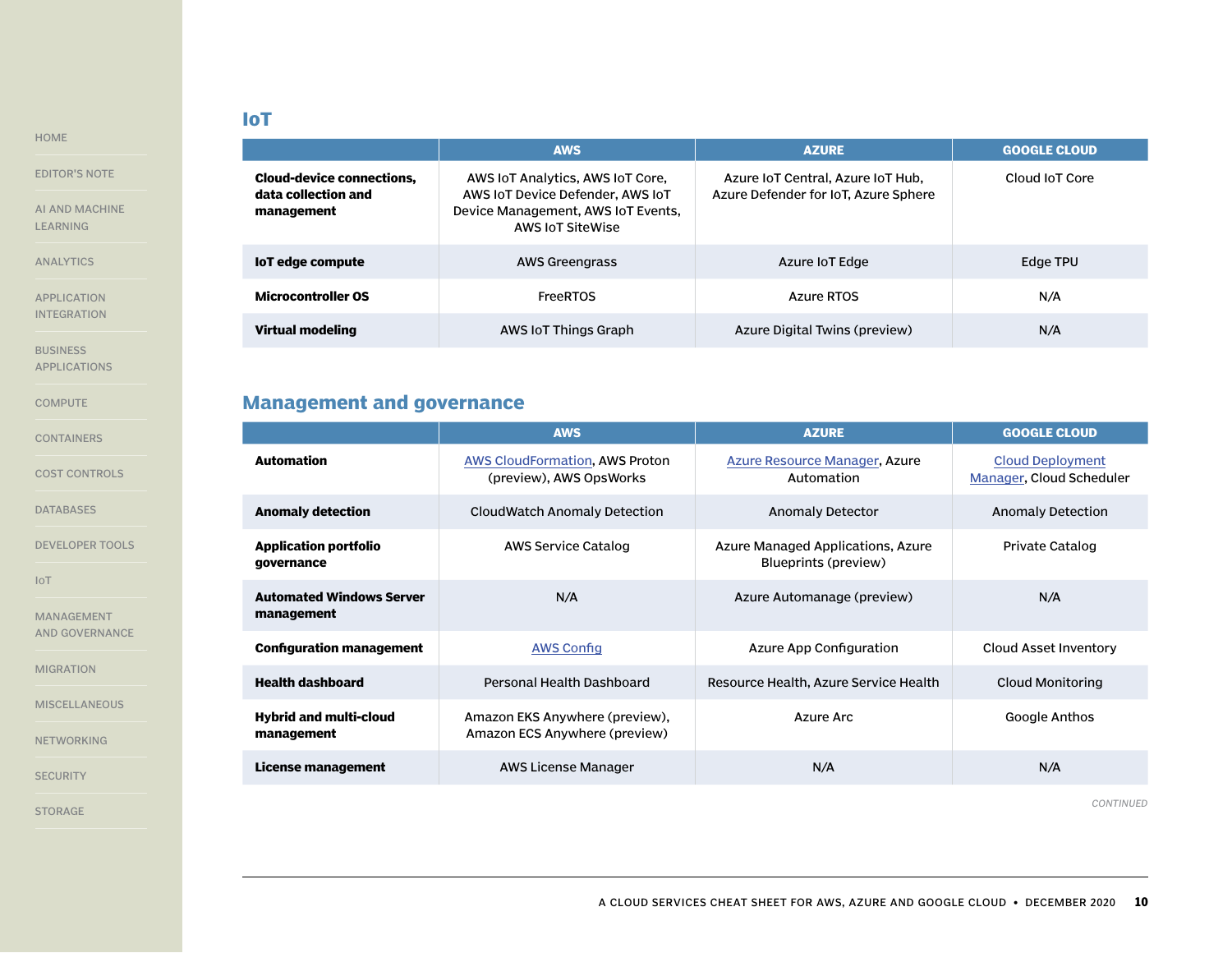# **Management and governance**

|                                             | <b>AWS</b>                                                                                                                                                                           | <b>AZURE</b>                                     | <b>GOOGLE CLOUD</b>                                                                                  |
|---------------------------------------------|--------------------------------------------------------------------------------------------------------------------------------------------------------------------------------------|--------------------------------------------------|------------------------------------------------------------------------------------------------------|
| <b>Monitoring</b>                           | Amazon CloudWatch, Amazon<br>CloudWatch Logs, AWS Transit<br>Gateway Network Manager, Amazon<br>Lookout for Metrics (preview),<br>Amazon Managed Service for<br>Prometheus (preview) | Azure Monitor, Network Watcher,<br>Log Analytics | Operations, Cloud<br>Operations for GKE<br>(formerly Stackdriver),<br>Network Intelligence<br>Center |
| Multi-account<br>management                 | AWS Control Tower,<br>AWS Organizations                                                                                                                                              | Azure Management Groups,<br>Azure Lighthouse     | N/A                                                                                                  |
| <b>Policy management</b>                    | <b>AWS Organizations</b>                                                                                                                                                             | <b>Azure Policy</b>                              | <b>Organization Policy Service</b>                                                                   |
| <b>Telemetry collection</b><br>and response | AWS Systems Manager                                                                                                                                                                  | <b>Azure Monitor</b>                             | <b>Service Monitoring</b><br>(preview)                                                               |
| Web-based user<br><b>interface</b>          | AWS Management Console                                                                                                                                                               | <b>Azure Portal</b>                              | Cloud Console                                                                                        |

**Migration**

|                                            | <b>AWS</b>                                                       | <b>AZURE</b>                                             | <b>GOOGLE CLOUD</b>                                              |
|--------------------------------------------|------------------------------------------------------------------|----------------------------------------------------------|------------------------------------------------------------------|
| <b>Database migration</b>                  | AWS Database Migration Service                                   | Azure Database Migration Service                         | Database Migration Service<br>(preview)                          |
| Data transfer appliance                    | Snow Family                                                      | Data Box                                                 | Transfer Appliance                                               |
| <b>Disaster recovery</b>                   | CloudEndure Disaster Recovery                                    | <b>Azure Site Recovery</b>                               | N/A                                                              |
| Online data transfer                       | AWS DataSync, AWS Transfer Family                                | Azure File Sync                                          | BigQuery Data Transfer<br>Service, Cloud Data<br><b>Transfer</b> |
| <b>On-premises application</b><br>analysis | AWS Application Discovery Service,<br><b>Migration Evaluator</b> | Azure Migrate, Movere, Azure<br>Resource Mover (preview) | N/A                                                              |

*CONTINUED*

#### <span id="page-10-0"></span>[HOME](#page-0-0)

[EDITOR'S NOTE](#page-1-0)

AI AND MACHIN [LEARNING](#page-2-0)

[ANALYTICS](#page-3-0)

[APPLICATION](#page-4-0)  [INTEGRATION](#page-4-0)

**BUSINESS** [APPLICATIONS](#page-5-0)

**[COMPUTE](#page-5-0)** 

[CONTAINERS](#page-6-0)

[COST CONTROLS](#page-7-0)

[DATABASES](#page-7-0)

[DEVELOPER TOOLS](#page-8-0)

[IoT](#page-9-0)

[MANAGEMENT](#page-9-0)  [AND GOVERNANCE](#page-9-0)

MIGRATION

**[MISCELLANEOUS](#page-11-0)** 

[NETWORKING](#page-12-0)

**[SECURITY](#page-13-0)**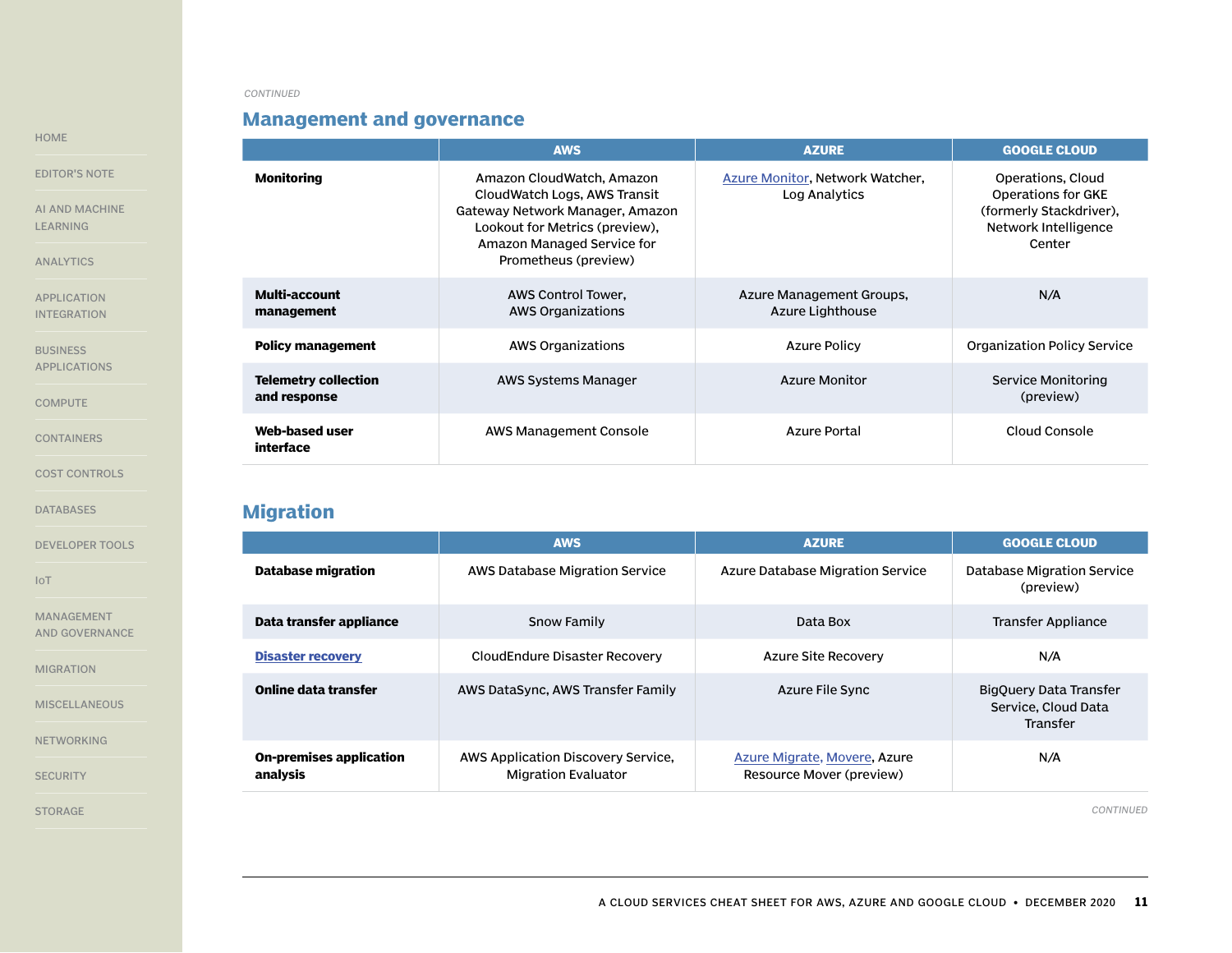# **Migration**

|                                                     | <b>AWS</b>                                                                   | <b>AZURE</b>  | <b>GOOGLE CLOUD</b>                                                |
|-----------------------------------------------------|------------------------------------------------------------------------------|---------------|--------------------------------------------------------------------|
| <b>On-premises and cloud</b><br>storage integration | Storage Gateway                                                              | StorSimple    | N/A (offered by partner<br>Cloudian)                               |
| <b>Migration tracker</b>                            | AWS Migration Hub                                                            | Azure Migrate | N/A                                                                |
| <b>Server migration</b>                             | AWS App2Container, AWS Server<br>Migration Service, CloudEndure<br>Migration | Azure Migrate | Migrate for Anthos, Migrate<br>for Compute Engine,<br>VM migration |

# **Miscellaneous**

|                                                    | <b>AWS</b>                                                                                                              | <b>AZURE</b>                                                                                                                            | <b>GOOGLE CLOUD</b>              |
|----------------------------------------------------|-------------------------------------------------------------------------------------------------------------------------|-----------------------------------------------------------------------------------------------------------------------------------------|----------------------------------|
| <b>Customer engagement</b>                         | Amazon Connect, Contact Lens for<br>Amazon Connect                                                                      | <b>Azure Communication Services</b><br>(preview)                                                                                        | <b>Contact Center AI</b>         |
| <b>End user communications</b>                     | Amazon Pinpoint, Amazon Simple<br><b>Email Service</b>                                                                  | <b>Azure Notification Hubs</b>                                                                                                          | Firebase Cloud Messaging         |
| Gaming                                             | Amazon GameLift, Amazon<br>Lumberyard                                                                                   | Game Stack                                                                                                                              | <b>Game Servers</b>              |
| <b>Geolocation APIs and</b><br>services            | Amazon Maps API, Amazon Location<br>Service (preview)                                                                   | <b>Azure Maps</b>                                                                                                                       | Google Maps Platform             |
| <b>Genomics</b>                                    | N/A                                                                                                                     | Microsoft Genomics                                                                                                                      | Cloud Life Sciences<br>(preview) |
| Industrial and other<br>workplace monitoring tools | Amazon Lookout for Vision,<br>Amazon Lookout for Equipment,<br>Amazon Panorama, Amazon Monitron                         | Azure IoT                                                                                                                               | <b>Vision AI</b>                 |
| <b>Media services</b>                              | Amazon Elastic Transcoder,<br>AWS Elemental suite, Amazon<br>Interactive Video Service, Amazon<br>Kinesis Video Streams | Azure Media Player, Content<br>Protection, Encoding, Live and<br>On-Demand Streaming, Live Video<br>Analytics (preview), Media Services | OpenCue                          |

*CONTINUED*

#### <span id="page-11-0"></span>[HOME](#page-0-0)

[EDITOR'S NOTE](#page-1-0)

[AI AND MACHINE](#page-2-0)  [LEARNING](#page-2-0)

[ANALYTICS](#page-3-0)

[APPLICATION](#page-4-0)  [INTEGRATION](#page-4-0)

**BUSINESS** [APPLICATIONS](#page-5-0)

**[COMPUTE](#page-5-0)** 

[CONTAINERS](#page-6-0)

[COST CONTROLS](#page-7-0)

[DATABASES](#page-7-0)

[DEVELOPER TOOLS](#page-8-0)

[IoT](#page-9-0)

[MANAGEMENT](#page-9-0)  [AND GOVERNANCE](#page-9-0)

[MIGRATION](#page-10-0)

**MISCELLANEOUS** 

[NETWORKING](#page-12-0)

**[SECURITY](#page-13-0)**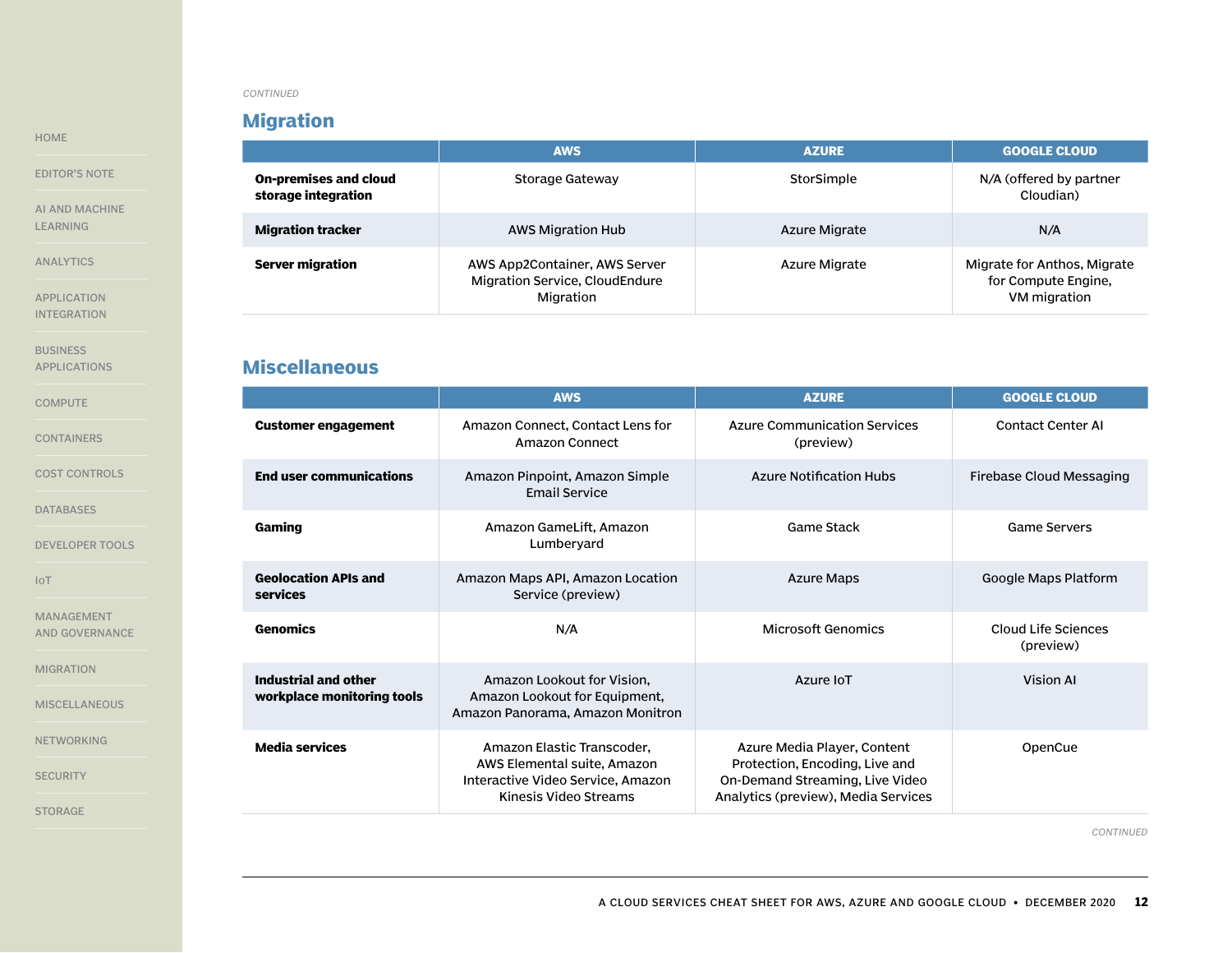### **Miscellaneous**

**AWS AZURE GOOGLE CLOUD Mobile access to internal web apps** Amazon WorkLink **N/A** Identity-Aware Proxy **Robotics application development** AWS RoboMaker N/A Cloud Robotics Core **[Satellite ground stations](https://searchcloudcomputing.techtarget.com/news/252470414/Microsoft-extends-Azure-networking-with-satellite-connections)** AWS Ground Station Azure Orbital (preview) And Azure Orbital (preview) N/A **Virtual desktop Amazon WorkSpaces, Amazon** AppStream 2.0 Windows Virtual Desktop N/A **Virtual reality, mixed reality app development** Amazon Sumerian **Azure Digital Twins (preview), Kinect** DK, Remote Rendering (preview), Spatial Anchors Google VR

### **Networking**

|                                                                          | <b>AWS</b>                   | <b>AZURE</b>                                           | <b>GOOGLE CLOUD</b>                    |
|--------------------------------------------------------------------------|------------------------------|--------------------------------------------------------|----------------------------------------|
| <b>Build, deploy and manage</b><br><b>APIS</b>                           | Amazon API Gateway           | Azure API Apps, API Management                         | Apigee API Management<br>Platform      |
| <b>Content delivery network</b>                                          | Amazon CloudFront            | Content Delivery Network (CDN)                         | Cloud CDN                              |
| <b>Dedicated fiber connection</b><br>between VPCs and private<br>network | <b>AWS Direct Connect</b>    | Azure ExpressRoute                                     | Cloud Interconnect                     |
| Domain name system                                                       | Amazon Route 53              | Azure DNS                                              | Cloud DNS                              |
| <b>Load balancing</b>                                                    | Elastic Load Balancing (ELB) | Application Gateway, Load Balancer,<br>Traffic Manager | Cloud Load Balancing                   |
| <b>Network accelerator</b>                                               | AWS Global Accelerator       | <b>Accelerated Networking</b>                          | <b>Premium Network Service</b><br>Tier |
| Network area translation                                                 | <b>NAT Gateway</b>           | Virtual Network NAT                                    | Cloud NAT                              |

*CONTINUED*

[MIGRATION](#page-10-0)

[MANAGEMENT](#page-9-0)  [AND GOVERNANCE](#page-9-0)

**[MISCELLANEOUS](#page-11-0)** 

NETWORKING

**[SECURITY](#page-13-0)** 

[STORAGE](#page-15-0)

#### <span id="page-12-0"></span>[HOME](#page-0-0)

[EDITOR'S NOTE](#page-1-0)

[AI AND MACHINE](#page-2-0)  [LEARNING](#page-2-0)

[ANALYTICS](#page-3-0)

[APPLICATION](#page-4-0)  [INTEGRATION](#page-4-0)

[BUSINESS](#page-5-0)  [APPLICATIONS](#page-5-0)

**[COMPUTE](#page-5-0)** 

[CONTAINERS](#page-6-0)

[COST CONTROLS](#page-7-0)

[DATABASES](#page-7-0)

[DEVELOPER TOOLS](#page-8-0)

[IoT](#page-9-0)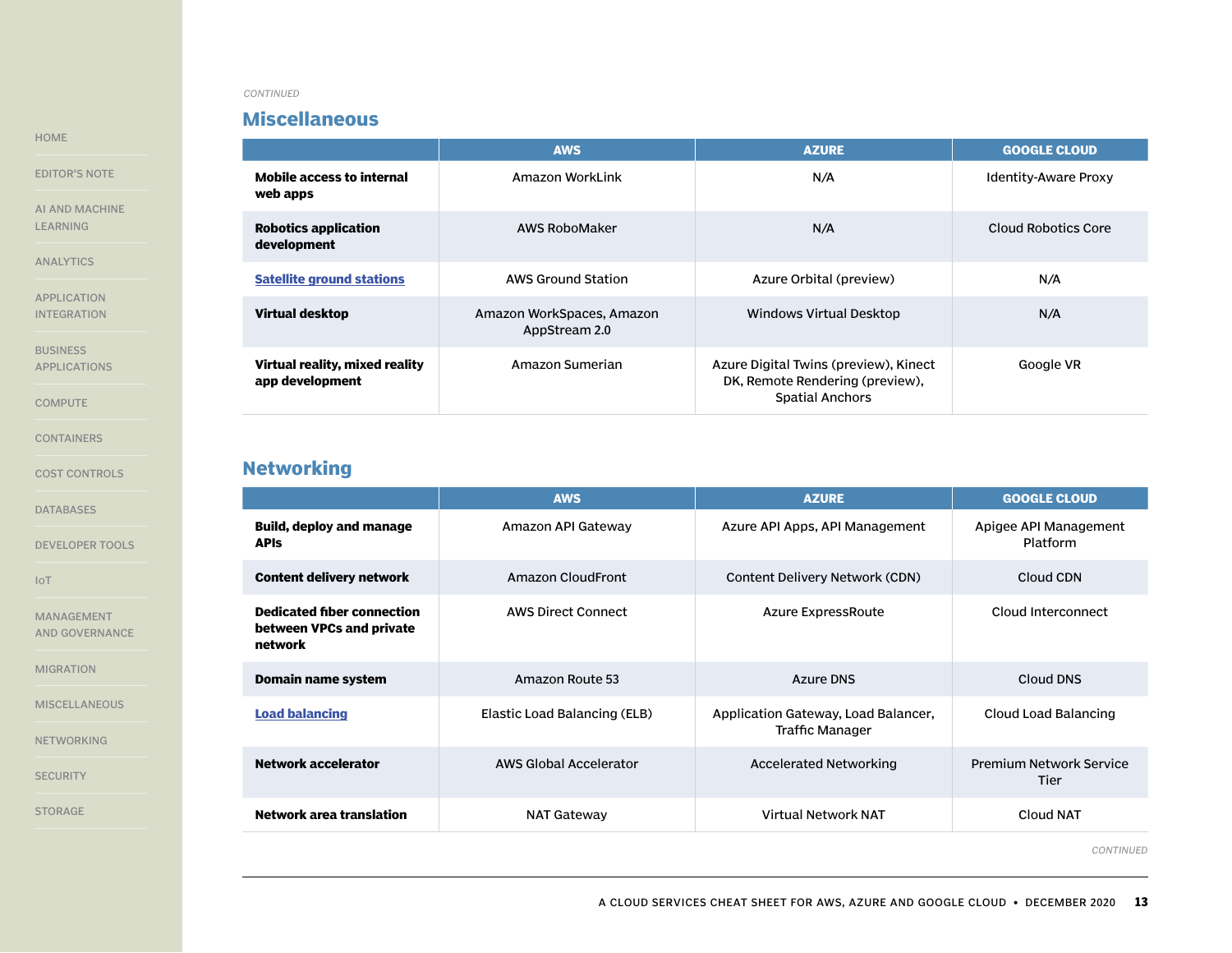# **Networking**

|                                | <b>AWS</b>                   | <b>AZURE</b>                                            | <b>GOOGLE CLOUD</b>         |
|--------------------------------|------------------------------|---------------------------------------------------------|-----------------------------|
| Satellite ground station       | AWS Ground Station           | Azure Orbital (preview)                                 | N/A                         |
| <b>Service discovery</b>       | Amazon ECS, AWS Cloud Map    | N/A                                                     | Service Discovery (preview) |
| <b>Traffic control plane</b>   | AWS App Mesh                 | Azure Front Door, Azure Service Fabric                  | <b>Traffic Director</b>     |
| <b>Virtual WAN</b>             | N/A                          | Virtual WAN                                             | N/A                         |
| <b>VPC</b>                     | Amazon VPC                   | Azure Virtual Network                                   | Virtual Private Cloud       |
| <b>VPC/VM secure connector</b> | AWS Transit Gateway, AWS VPN | Azure Bastion, Azure Private Link,<br>Azure VPN gateway | Cloud VPN. Direct Peering   |

# **Security**

|                                                  | <b>AWS</b>                      | <b>AZURE</b>                                                                                                                     | <b>GOOGLE CLOUD</b>                         |
|--------------------------------------------------|---------------------------------|----------------------------------------------------------------------------------------------------------------------------------|---------------------------------------------|
| <b>Audit and compliance</b><br>reports           | AWS Artifact, AWS Audit Manager | Service Trust Portal                                                                                                             | N/A                                         |
| <b>Centralized security</b><br>management        | <b>AWS Security Hub</b>         | <b>Security Center</b>                                                                                                           | Security Command Center                     |
| Certificate management                           | AWS Certificate Manager         | App Service Certificates                                                                                                         | Certificate Authority<br>Service (preview)  |
| <b>Confidential computing</b>                    | <b>AWS Nitro Enclaves</b>       | Azure Confidential Computing                                                                                                     | Confidential Computing<br>(preview)         |
| <b>Container deploy-time</b><br>security control | N/A                             | N/A                                                                                                                              | <b>Binary Authorization</b>                 |
| Data discovery and<br>classification             | Amazon Macie                    | Data Discovery & Classification<br>(feature of Azure SQL Database,<br>Azure SQL Managed Instance<br>and Azure Synapse Analytics) | Data Catalog,<br>Cloud Data Loss Prevention |

*CONTINUED*

<span id="page-13-0"></span>[HOME](#page-0-0)

[EDITOR'S NOTE](#page-1-0)

[AI AND MACHINE](#page-2-0)  [LEARNING](#page-2-0)

[ANALYTICS](#page-3-0)

[APPLICATION](#page-4-0)  [INTEGRATION](#page-4-0)

**BUSINESS** [APPLICATIONS](#page-5-0)

**[COMPUTE](#page-5-0)** 

[CONTAINERS](#page-6-0)

[COST CONTROLS](#page-7-0)

[DATABASES](#page-7-0)

[DEVELOPER TOOLS](#page-8-0)

[IoT](#page-9-0)

[MANAGEMENT](#page-9-0)  [AND GOVERNANCE](#page-9-0)

[MIGRATION](#page-10-0)

**[MISCELLANEOUS](#page-11-0)** 

[NETWORKING](#page-12-0)

**SECURITY**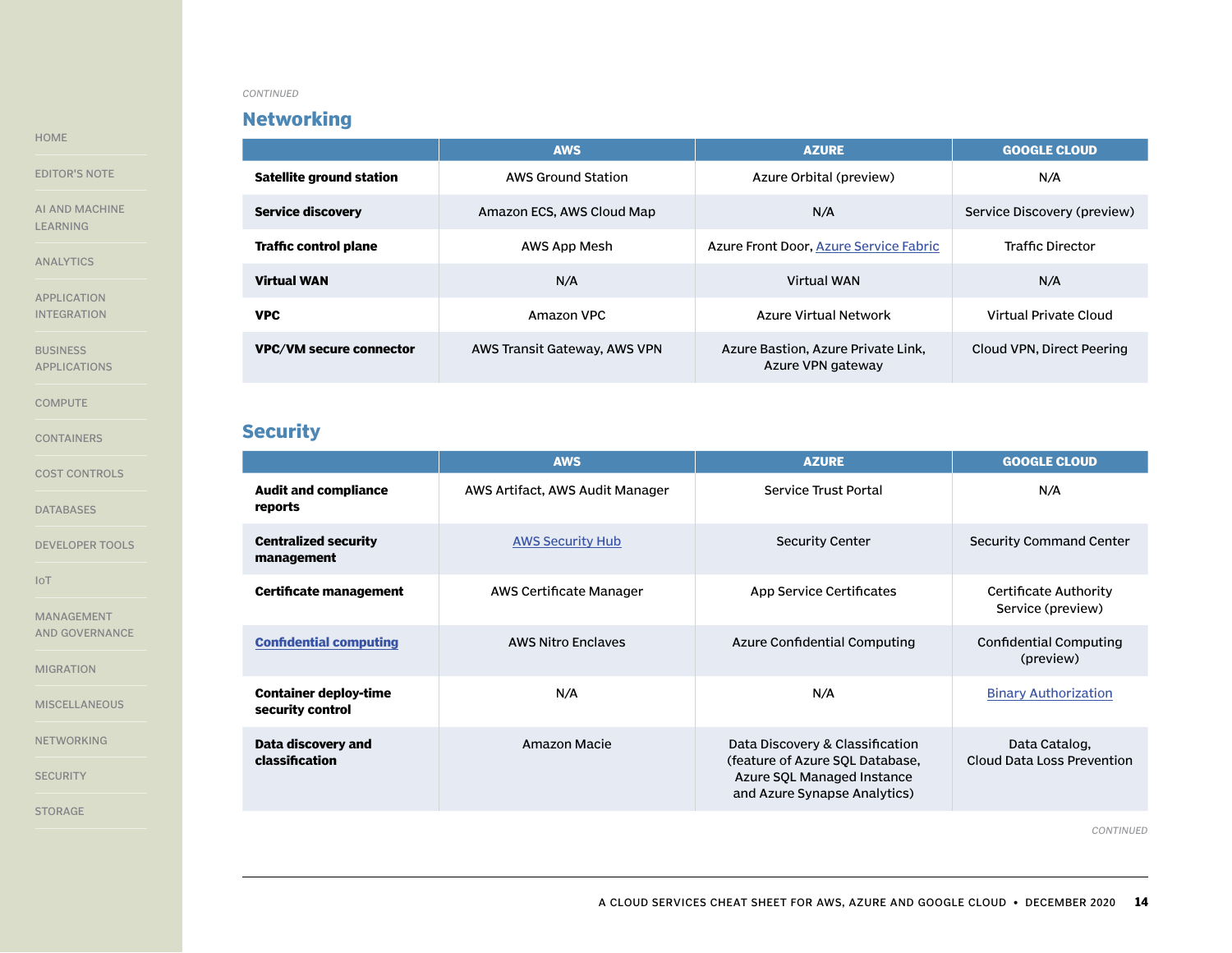# **Security**

[HOME](#page-0-0)

[EDITOR'S NOTE](#page-1-0)

[AI AND MACHINE](#page-2-0)  [LEARNING](#page-2-0)

[ANALYTICS](#page-3-0)

[APPLICATION](#page-4-0)  [INTEGRATION](#page-4-0)

**BUSINESS** [APPLICATIONS](#page-5-0)

**[COMPUTE](#page-5-0)** 

[CONTAINERS](#page-6-0)

[COST CONTROLS](#page-7-0)

[DATABASES](#page-7-0)

[DEVELOPER TOOLS](#page-8-0)

[IoT](#page-9-0)

[MANAGEMENT](#page-9-0)  [AND GOVERNANCE](#page-9-0)

[MIGRATION](#page-10-0)

**[MISCELLANEOUS](#page-11-0)** 

[NETWORKING](#page-12-0)

**[SECURITY](#page-13-0)** 

[STORAGE](#page-15-0)

|                                                                      | <b>AWS</b>                                                     | <b>AZURE</b>                                                      | <b>GOOGLE CLOUD</b>                                                                     |
|----------------------------------------------------------------------|----------------------------------------------------------------|-------------------------------------------------------------------|-----------------------------------------------------------------------------------------|
| Distributed denial-of-<br>service (DDoS) protection                  | <b>AWS Shield</b>                                              | <b>Azure DDoS Protection</b>                                      | Google Cloud Armor                                                                      |
| <b>End-user identity</b><br>management                               | Amazon Cognito                                                 | <b>Azure Active Directory B2C</b>                                 | <b>Firebase Authentication</b>                                                          |
| <b>Firewall management</b>                                           | AWS Firewall Manager, AWS WAF                                  | Azure Firewall, Web Application<br>Firewall                       | Cloud Armor, Cloud<br>firewalls                                                         |
| <b>Identity and access</b><br>management                             | AWS Identity and Access<br>Management                          | Azure Active Directory, role-based<br>access control (Azure RBAC) | <b>Identity and Access</b><br>Management, Identity<br>Platform, Identity-Aware<br>Proxy |
| <b>Key management</b>                                                | AWS Key Management Service,<br><b>AWS CloudHSM</b>             | Key Vault, Azure Dedicated HSM                                    | Cloud Key Management                                                                    |
| <b>Multifactor</b><br>authentication                                 | AWS Multi-Factor Authentication                                | <b>Azure MFA</b>                                                  | Google Authenticator,<br><b>Titan Security Key</b>                                      |
| <b>Microsoft Active Directory</b><br>compatible directory<br>service | AWS Directory Service for Microsoft<br><b>Active Directory</b> | Azure Active Directory Domain<br>Service                          | Managed Service for<br><b>Microsoft Active</b><br>Directory                             |
| <b>Resource access</b><br>management                                 | AWS Resource Access Manager                                    | Azure Resource Manager                                            | <b>Resource Manager</b>                                                                 |
| <b>Security data analysis</b>                                        | Amazon Detective                                               | <b>Security Center</b>                                            | Chronicle                                                                               |
| <b>Secrets management</b>                                            | <b>AWS Secrets Manager</b>                                     | Azure Key Vault                                                   | Secret Manager                                                                          |
| Single sign-on                                                       | AWS Single Sign-On                                             | Azure Active Directory single<br>single-on                        | Cloud Identity                                                                          |
| <b>Signoff for cloud provider</b><br>data access requests            | N/A                                                            | Customer Lockbox                                                  | <b>Access Transparency</b>                                                              |

*CONTINUED*